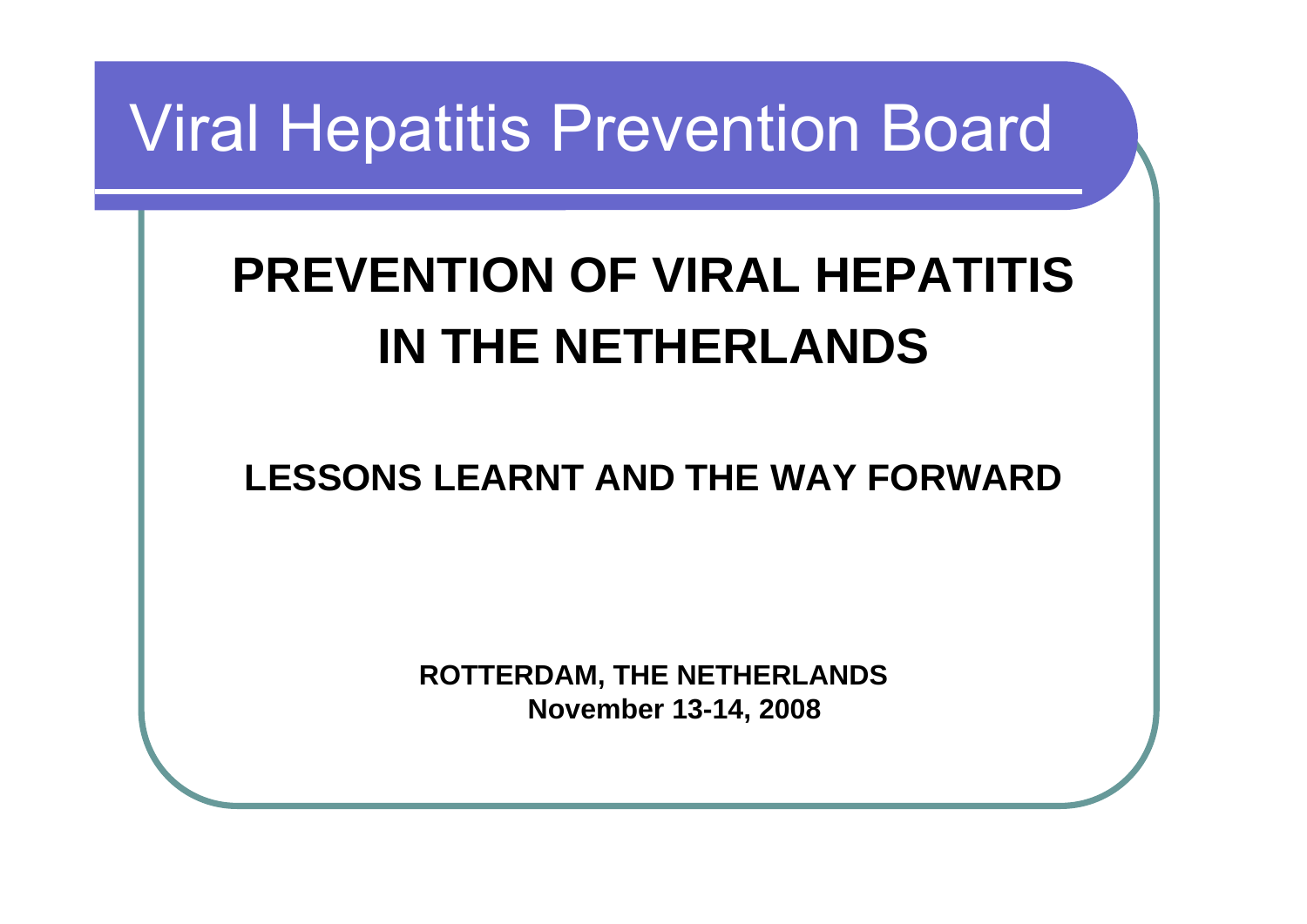# **Objectives**

- Review surveillance systems for infectious diseases
- Update the epidemiological situation on viral hepatitis
- Evaluate current prevention and control measures for viral hepatitis
- Discuss possible implementation of new prevention strategies, control measures and monitoring systems
- Identify successes, problems and obstacles, and the way forward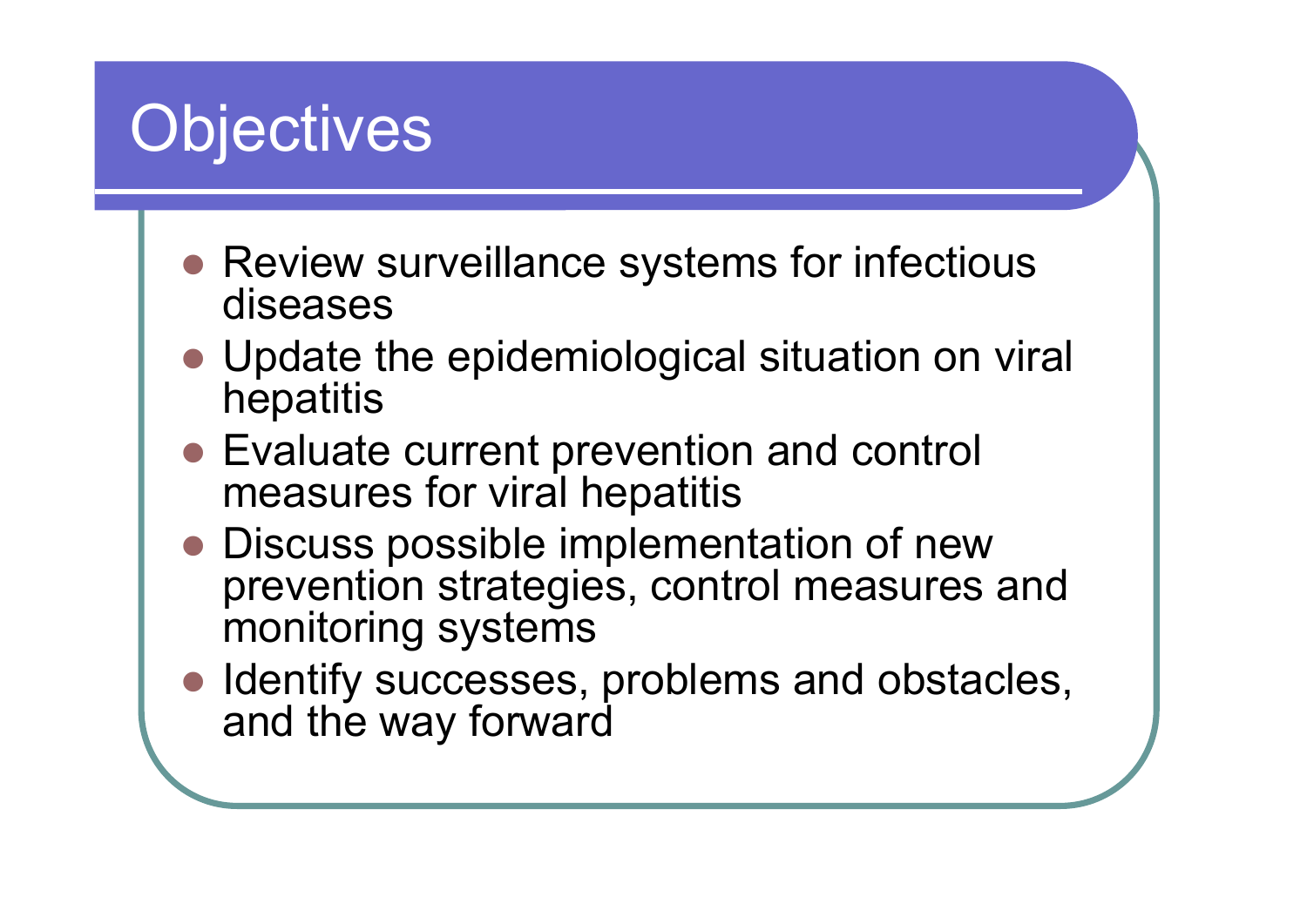### General observations

- zThe more we know the more we don't know
- z Changing epidemiological patterns and behaviours (for hepatitis A, B, C and E)
- z Seemingly contradictory views
	- $\bullet$  E.g. rising global HB immunization coverage will affect epidemiology (implied reduce need for immunization) vs global pressure for universal immunization
	- $\bullet$  advocating wider screening to prevent later mortality but not advocating universal vaccination
- z Transformation of hepatitis B and C: from non-preventable and nontreatable to preventable (hepatitis B) and treatable (hepatitis B and C)
- z Very high standard of measurement and documentation in the Netherlands, with response to problems identified (committees formed, guidelines produced)
- **z** The Netherlands shows high competence in programmatic issues
- z In the Netherlands, clinicians and epidemiologists/public health specialists hold different perspectives; debate is vigorous and open
- z Lack of knowledge about viral hepatitis persists nationally, among public and professionals (GPs)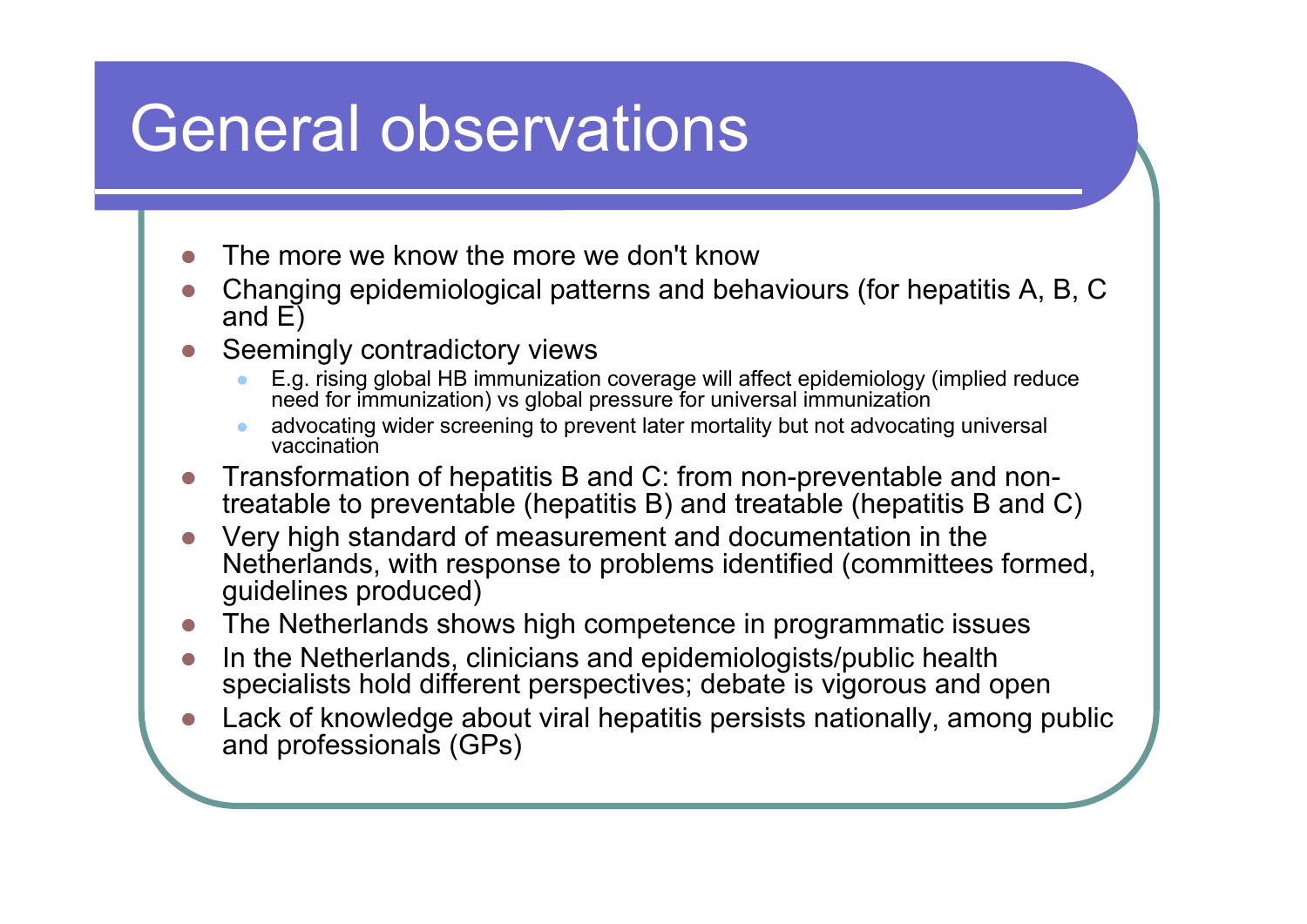## Dutch health-care system

- Ministry of Health
	- $\bullet$  National Institute of Public Health and Environment (RIVM) (NIP)
	- $\bullet$ Netherlands Vaccine Institute
	- Health Council
	- Sets research direction
- Municipal health authorities (GGD)
- National Hepatitis Centre
- Other stakeholders (NGOs, civil society...)
- 1 December 2008: new Public Health Law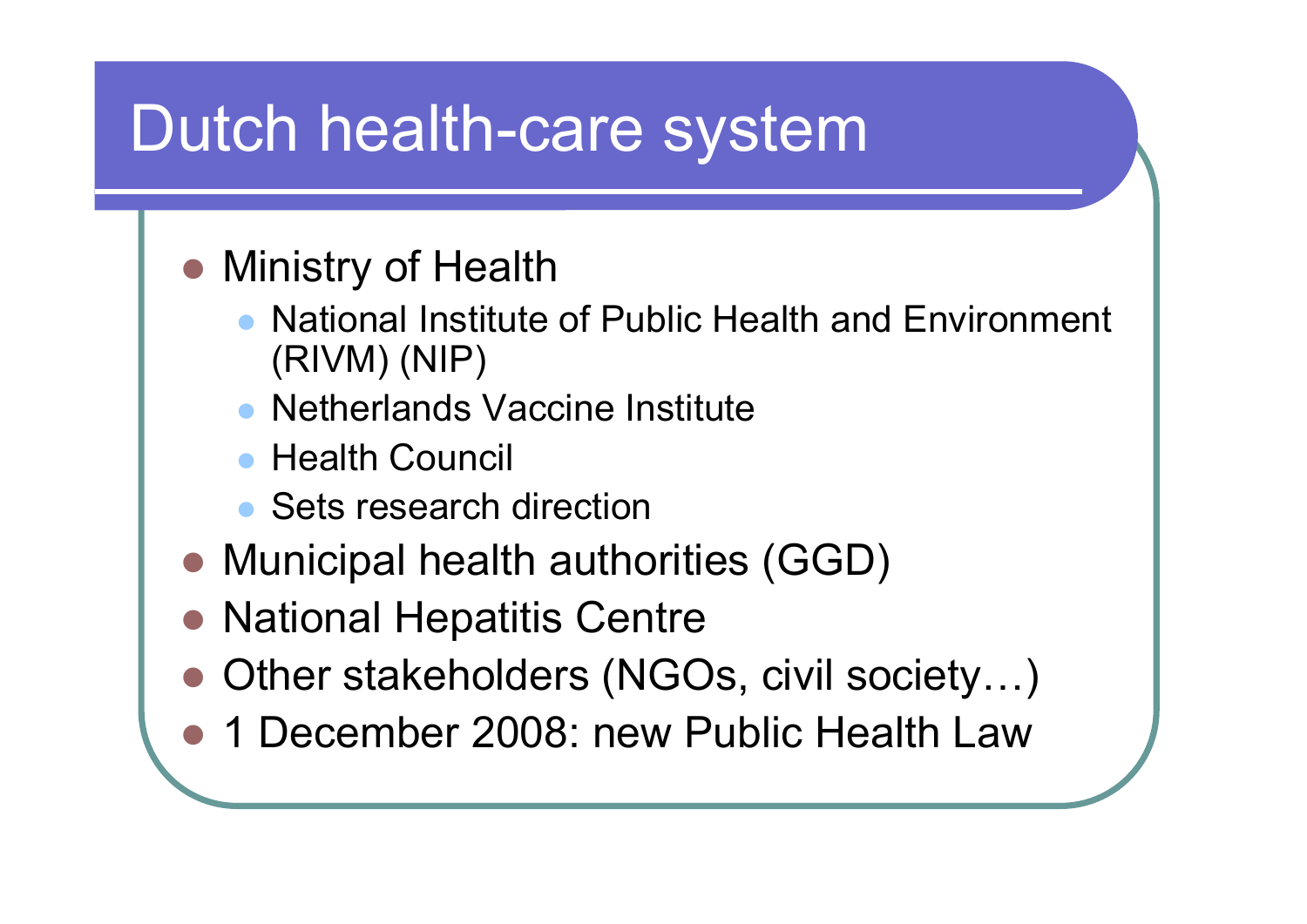### National Immunization Programme

- O Programme and its future being reviewed
- $\bullet$  Assessment framework created for informed decisionmaking
- Criteria (7) defined for provision of vaccine to given groups
- $\bullet$  All 15 vaccines in the National Immunization Programme meet these criteria
- Criteria applied to 23 candidate vaccines: no unqualified recommendation, but 4 require additional analysis (including universal vaccination against hepatitis B)
- Scientific advisory report on universal hepatitis B vaccination due to be submitted to the Ministry of Health end-December 2008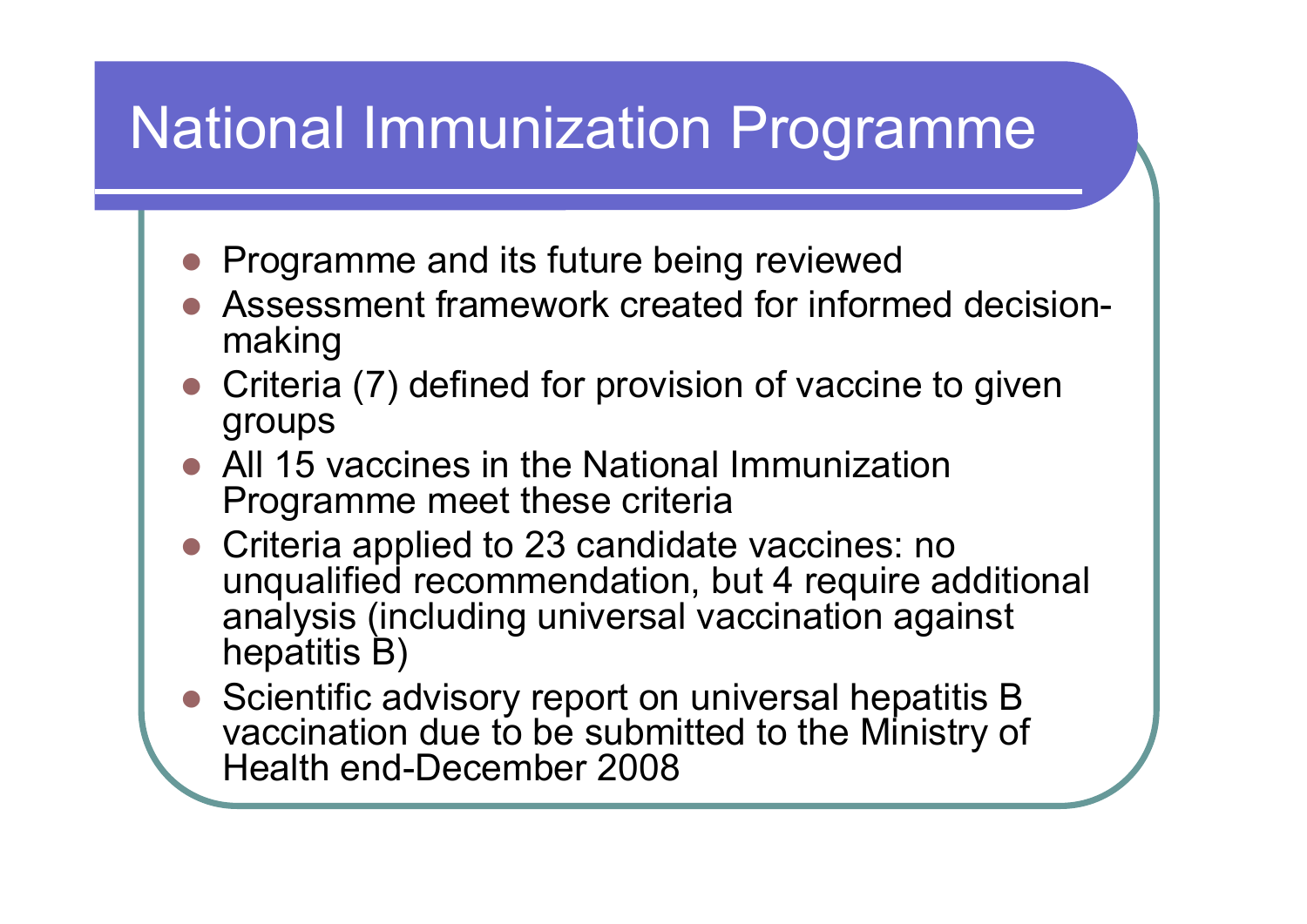### Hepatitis B vaccination in the Netherlands

Introduction of vaccination:

- $\bullet$ 1989: vaccine given to children born to carrier mothers
- z 2001: health-care workers vaccinated (intensified programme)
- 2002: policy of targeted programmes (intensified activities)
- 2003: children with at least one parent from country with high or intermediate endemicity vaccinated National findings:
- O Vaccination coverage of children born to infected mothers reported to be very good
- O Assessment: universal vaccination would be more effective and feasible than targeted approach but questions about priorities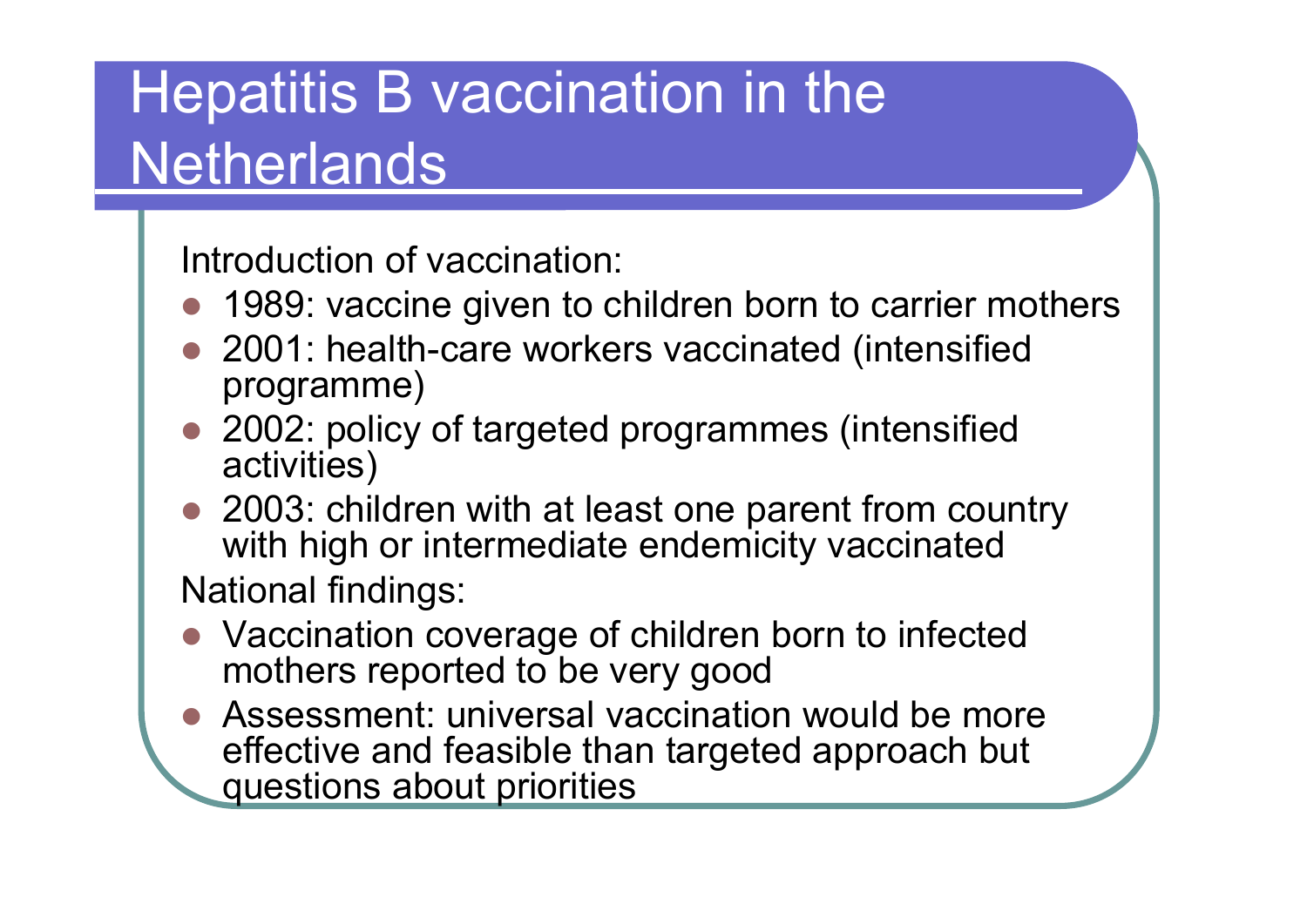# Surveillance and systems

- Surveillance of infectious diseases is the task of the RIVM Centre for Infectious Disease **Control**
- Web-based notification system exists
- New Public Health Law (December 2008) will replace three existing laws
- 42 diseases are now notifiable, including hepatitis A, B and C (the latter only if acquired less than one year before)
- Clinicians, laboratories and heads of institutions must report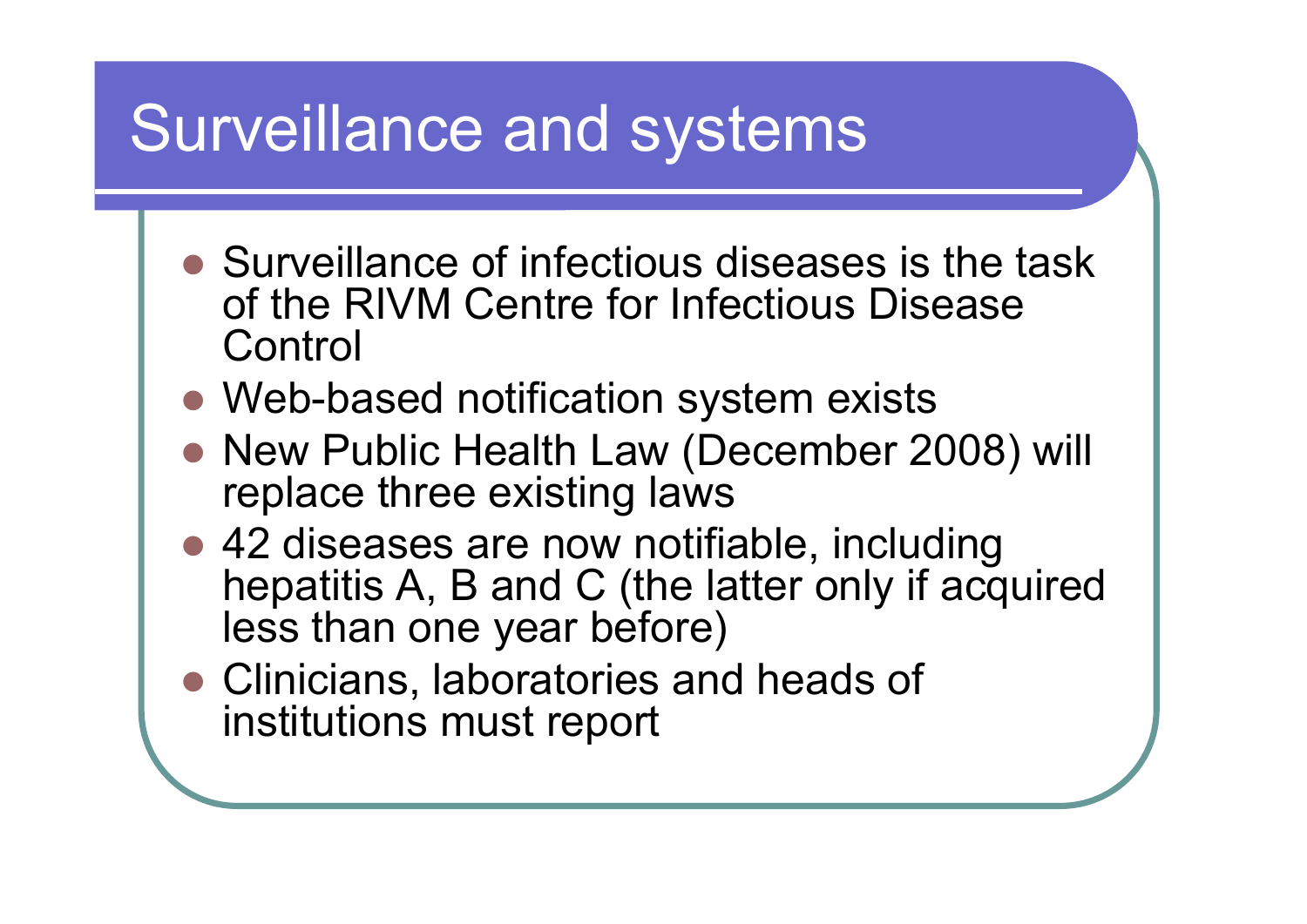# Surveillance and systems

**z** Numerous databases and documentation systems

- $\bullet$  National: Population register, Osiris (infectious diseases), Praeventis (all infant vaccines); occupational health databases, data from cohort studies, others; seroepidemiological studies – national samples (B and C); no national register of people with high-risk behaviours
- **z** Current system performs powerfully
- **z**  National Hepatitis Centre
	- $\bullet$  Knowledge clearinghouse; web site, printed publications, information resource
	- $\bullet$ Prevention and health promotion
	- $\bullet$ Coordination and promotion of studies
- **z**  Several pilot projects on surveillance of hepatitis C infection (including specific groups, such as pregnant women and STI clinics), but no routine active surveillance
- zPassive reporting system for adverse events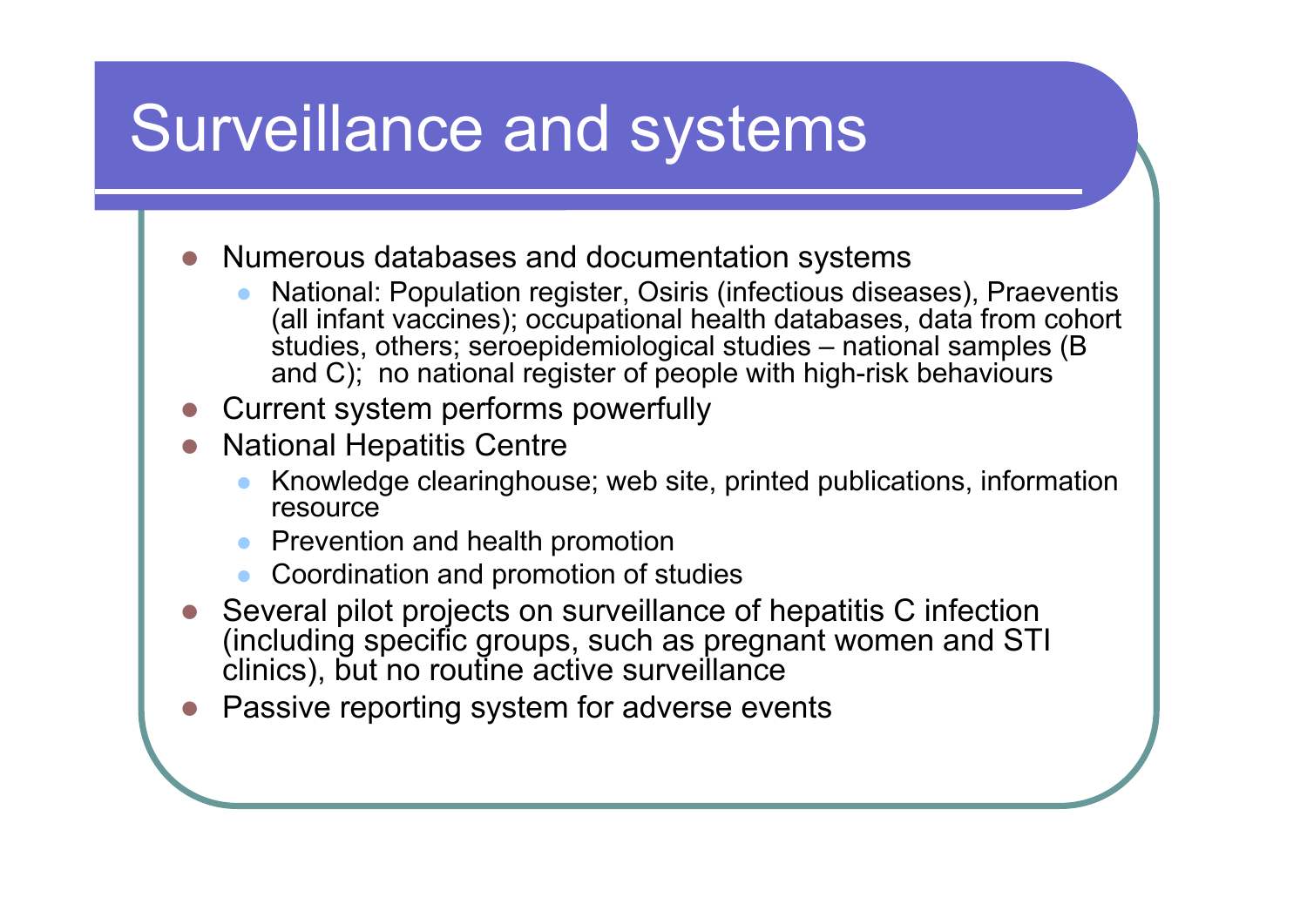### Surveillance and systems: limitations

#### O Hepatitis A:

- $\bullet$ seroprevalence (Pienter) study
- $\bullet$ significant under-reporting (~50%)
- $\bullet$ vaccination not recorded
- $\bullet$  Hepatitis B
	- $\bullet$ seroprevalence (Pienter) study
	- $\bullet$ asymptomatic infections not registered in reporting system
	- $\bullet$ occupational vaccine coverage not aggregated
	- $\bullet$ few seroprevalence data for high risk groups
	- $\bullet$ mortality difficult to assess
- $\bullet$ Hepatitis C: asymptomatic infections not detected
- $\bullet$ Problem of lack of knowledge about denominators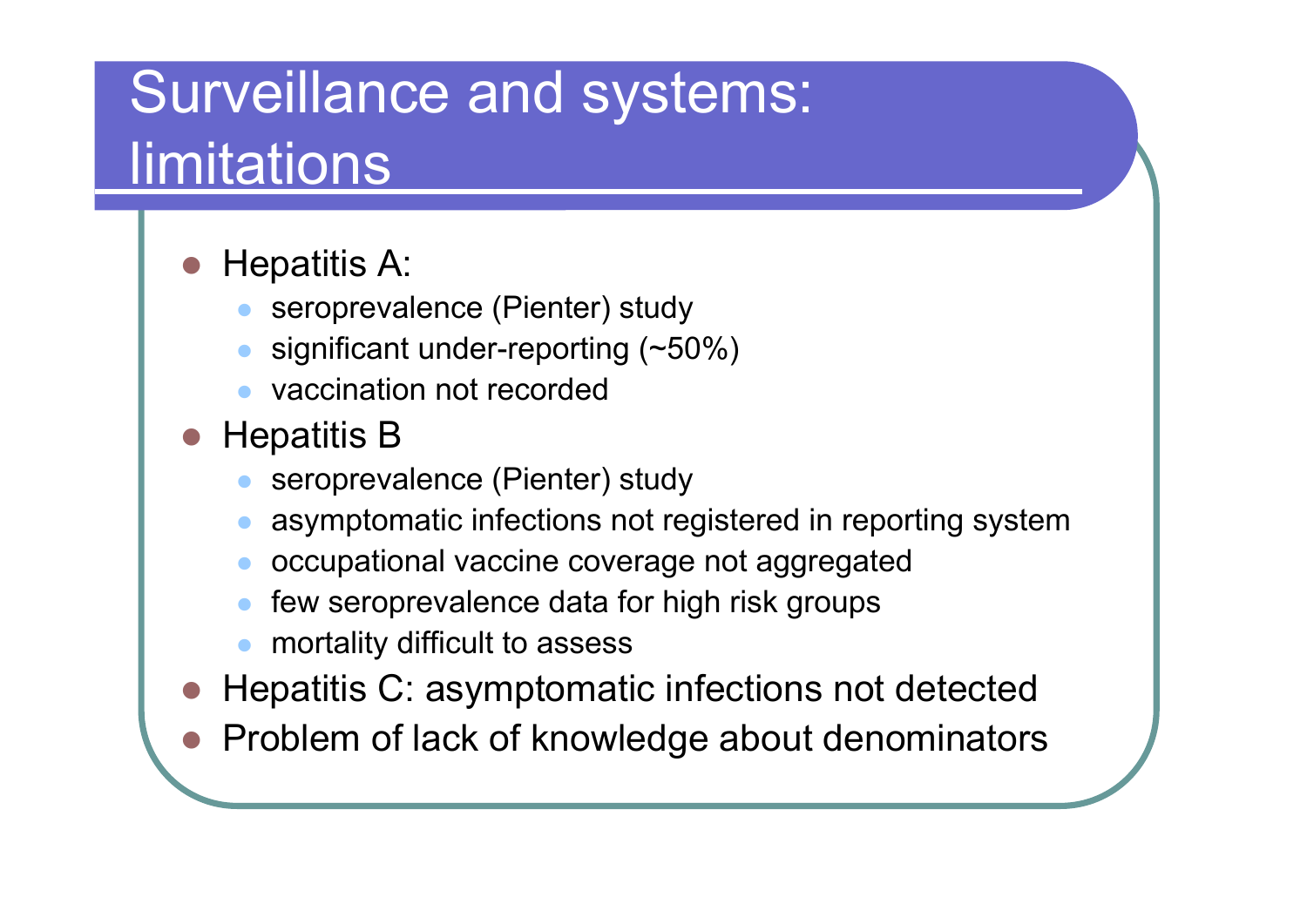# Epidemiology – hepatitis A

- **z**  Hepatitis A – "not a serious public health problem but a problem for public health"
- z Seasonal epidemics in Turkish and Moroccan communities after travel to home countries; subsequent outbreaks in communities
	- $\bullet$  Decreasing; limited transmission chains; effective contact tracing; decreasing endemicity in source countries; possibility of use of combined hepatitis A+B vaccine (although difficult logistically)
	- $\bullet$  Proposal to vaccinate (or fund vaccination of) children in source countries
- **z**  Continuing transmission in men who have sex with men
	- $\bullet$ contact tracing not possible because of anonymous sex
	- $\bullet$  possibility of use of combined hepatitis A+B vaccine (although difficult logistically) through hepatitis B vaccine programme
- z Food-borne transmission
	- $\bullet$ enhanced surveillance
	- $\bullet$ European collaboration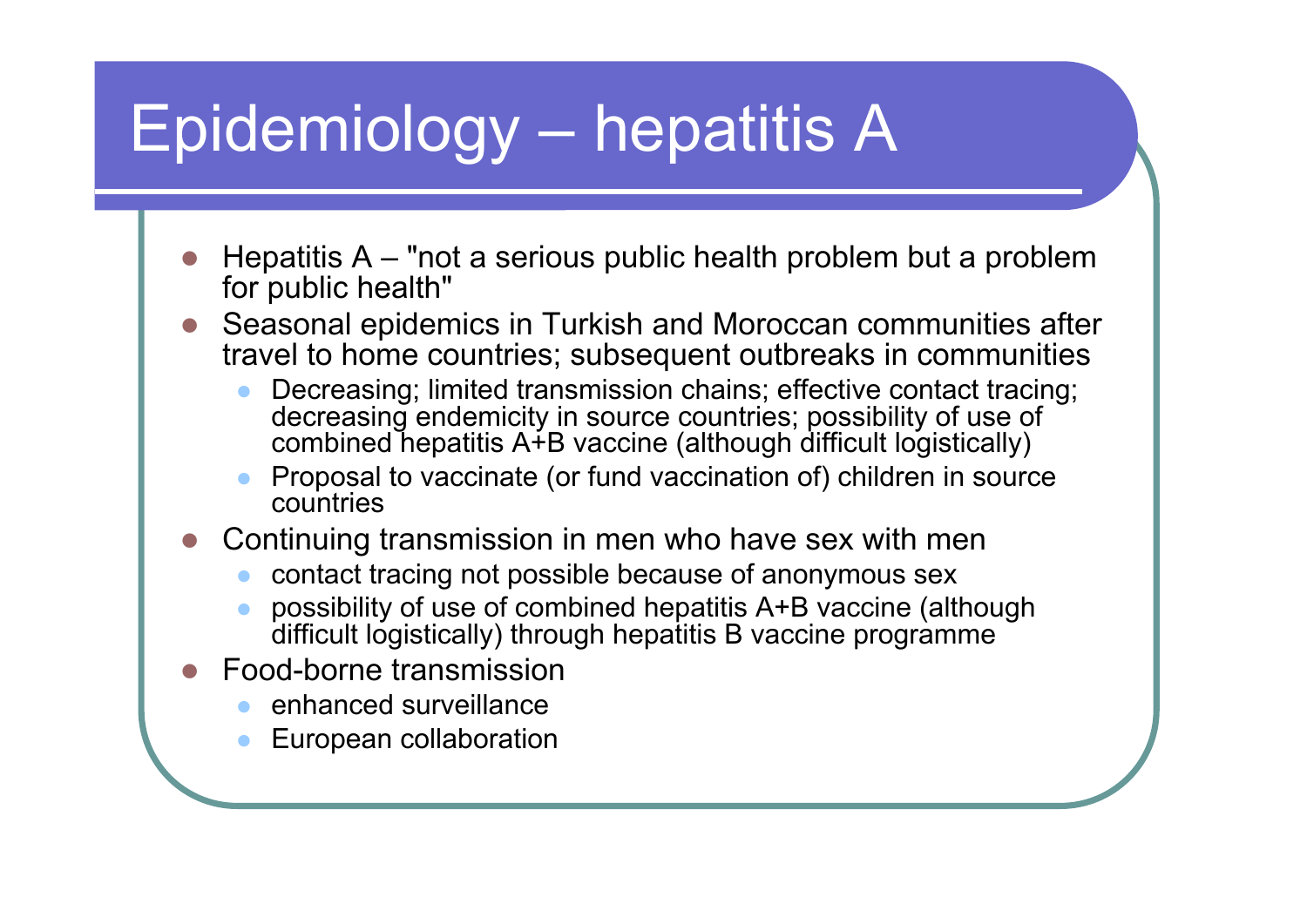# Epidemiology – hepatitis B

**European Union**: ECDC year report referred to 7500 new cases/year ; male/female ratio ~2; clustered in risk groups; prevalence varies widely

#### **Netherlands**:

- $\bullet$  Seroprevalence (1995; Pienter study): 2.1% anti-HBc, but results of 2007 study due soon; >1400 new chronic cases notified per year; 700 pregnant women (mostly immigrants) found HBsAg+ each year. Despite the different database systems there is still a lot of variation in the reported cases.
- $\bullet$ In 2006: 240 acute cases were reported, 1.5 per 100.000 inhabitants. (RIVM)
- z Chronic infections of hepatitis B increasing in men but overall stable for 5 years, with major contribution from perinatal transmission
- $\bullet$ Acute infections in MSM with circulation of virus in that population
- $\bullet$ HIV deleteriously effects hepatitis B (including faster progression to cirrhosis)
- $\bullet$ Migrants contribute strongly to chronic infections burden
- $\bullet$  Mortality statistics for hepatitis B ignore mortality due to cirrhosis and hepatocellular carcinoma: their inclusion puts mortality at several times higher than HIV, and rising, despite introduction of antiviral therapy; confirmed by modelling
- $\bullet$ Low national prevalence rate can hide areas of higher endemicity in the country
- zTargeted screening will increase access to treatment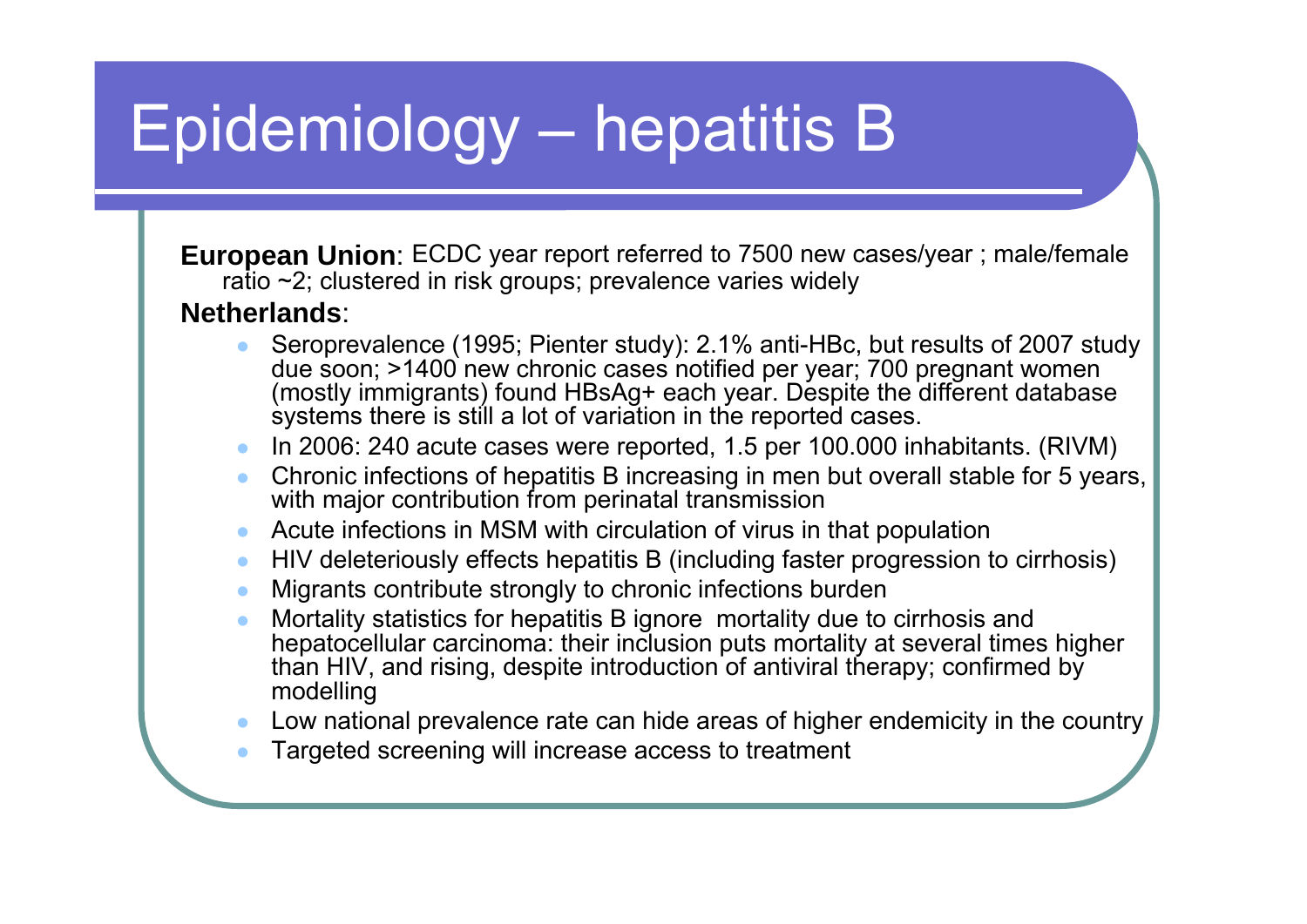# Epidemiology – Hepatitis C

**European Union**: 27,000-29,000 new cases of hepatitis C diagnosed each year; male/female ratio  $\sim 2$ ; clustered in risk groups including migrants from endemic countries (but no sexual transmission); prevalence varies widely

#### **Netherlands**:

- ●• Low prevalence (lower end of WHO European Region range, i.e. 0.1 – 4.5%)
- ● Little known about general population – general population surveys  $(0.08-0.6%)$  and Health Council estimate  $(11,000-46,000$  people) are both underestimates; possibly 12,600 cases in immigrants (from prevalence of source countries)
- ● Main risks: injecting drug use (ever), recipient of blood before 1987, haemophilia and haemodialysis, men having sex with men (notable epidemic in HIV-positive men), first generation immigrants
- ●No heterosexual transmission
- ● Unexpected and rapid spread of HCV in HIV-positive men who have sex with men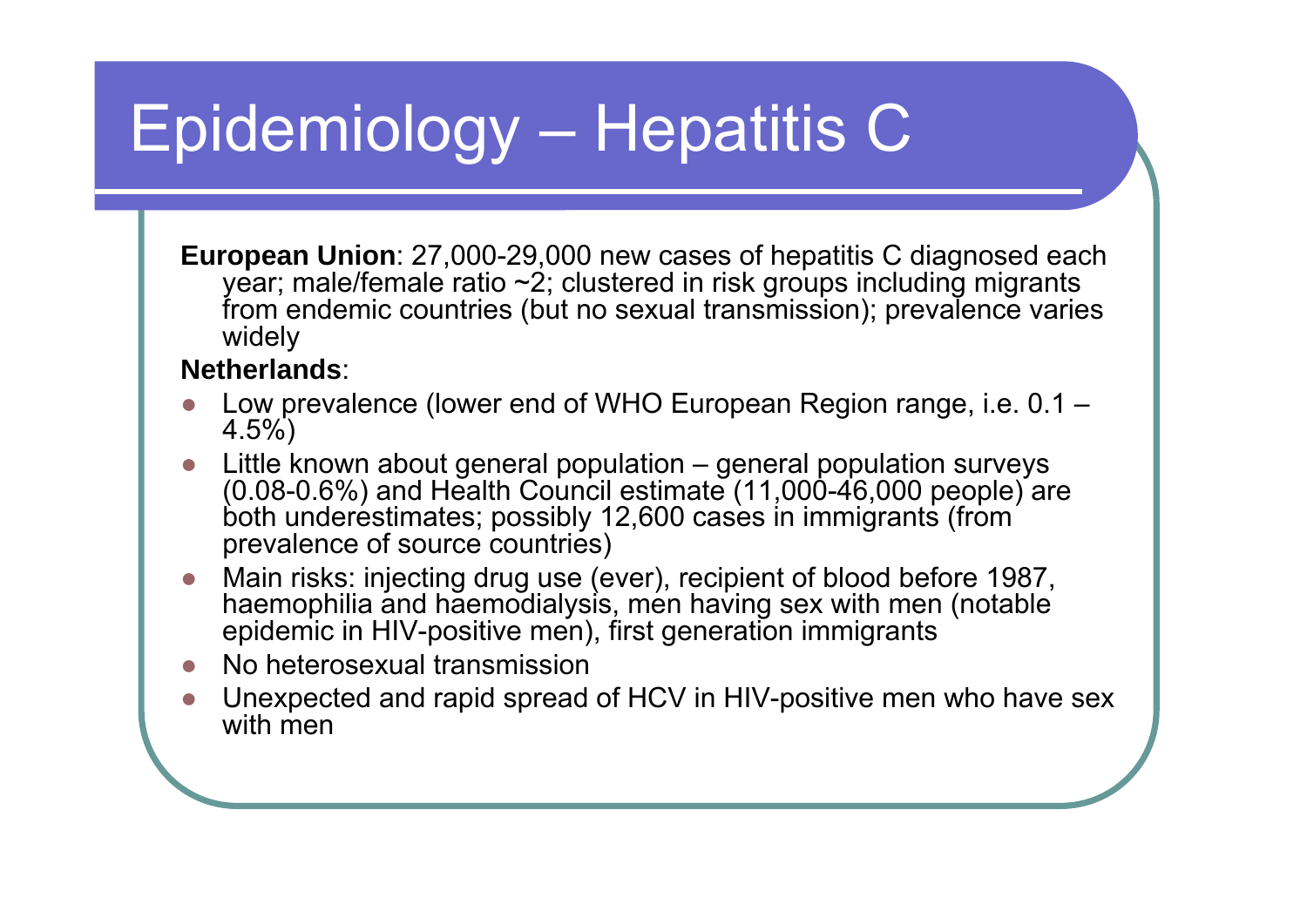# Epidemiology – Hepatitis C

- zBlood donors: a few cases are detected each year
- $\bullet$  The predominantly asymptomatic course of infection means that 75-80% of infections are not yet diagnosed
- $\bullet$ Incidence is falling in injecting drug users
- O Improved treatment regimens led the Health Council in 2004 to urge information for those at risk and further epidemiological studies
- $\bullet$  Coinfection with HIV: HIV increases cirrhosis and rate of progression in HCV-infected subjects; treatment is less successful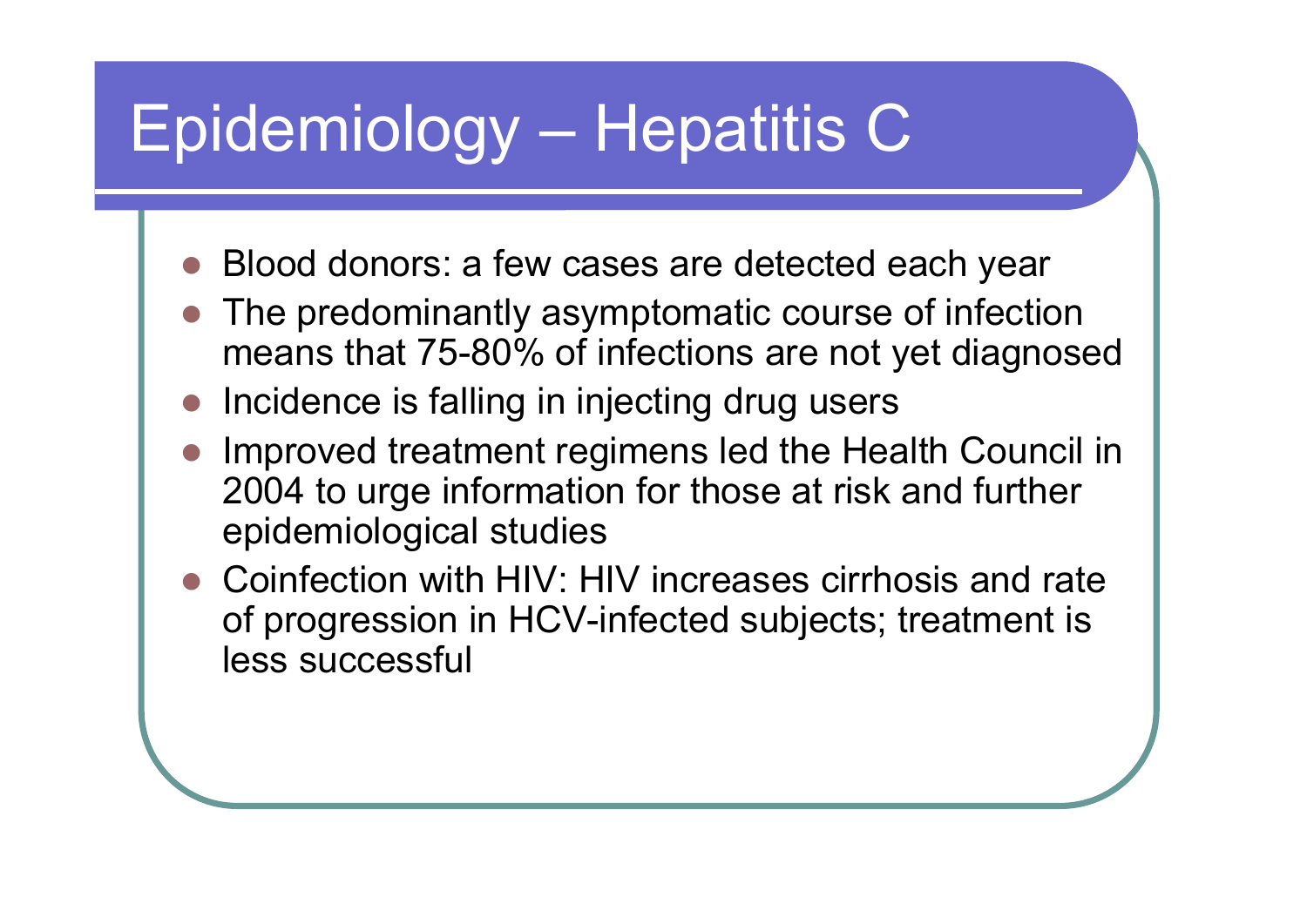# Epidemiology – hepatitis E

- zHepatitis E is not notifiable
- Seroprevalence is about 2-3% and about  $6\%$  in acute hepatitis patients
- Until recently, hepatitis E was related to travel; nontravel risks include older age, underlying disease, consumption of raw pig meat (anecdotal, but no proof) or pig meat more than once a week, and receipt of a blood transfusion in the incubation period
- Currently, endemic infections are due to genotype 3 of the virus (US/swine)
- $\bullet$  The virus is found in surface waters and in pigs (which form the reservoir, with a 50% seroprevalence)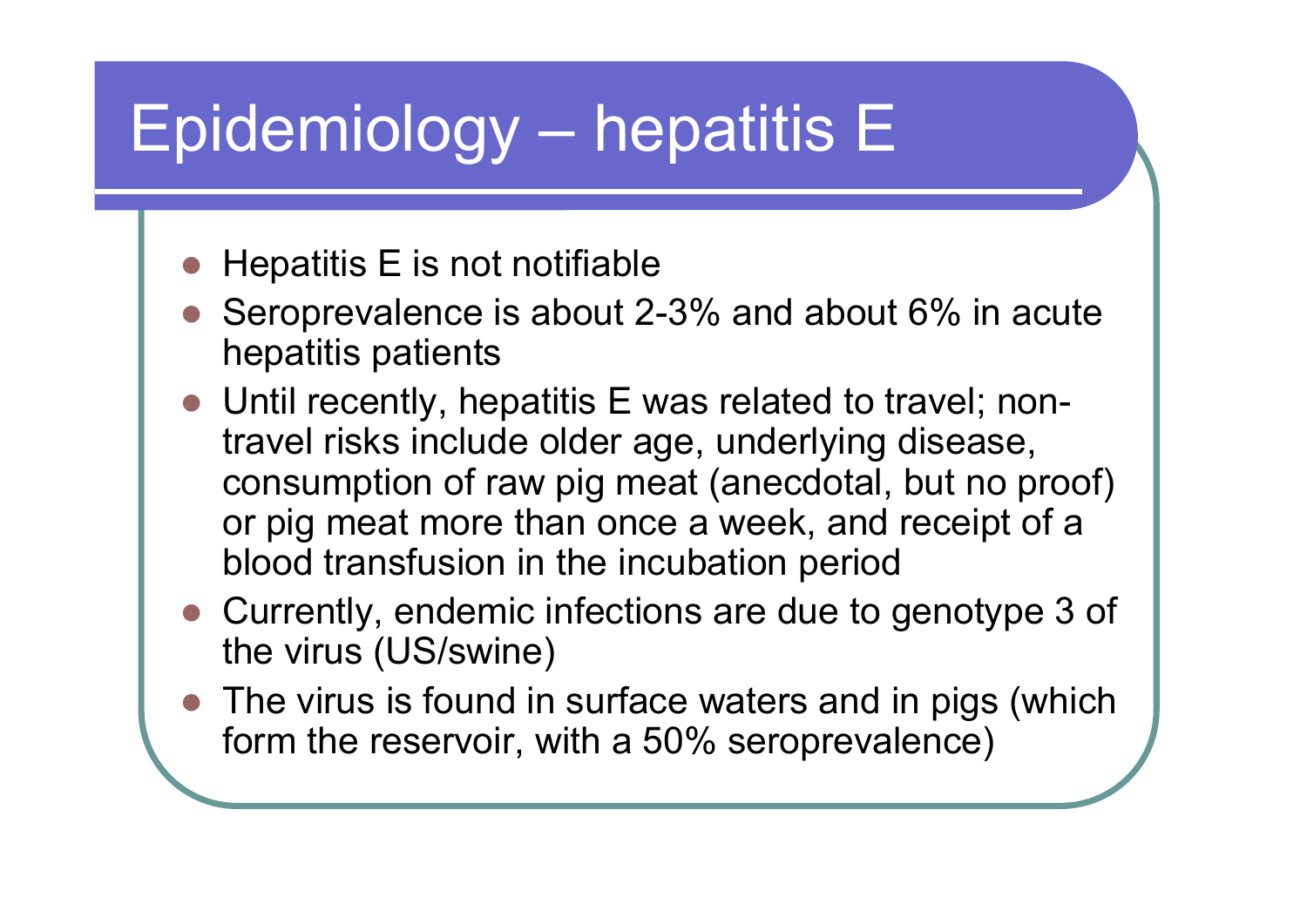# Epidemiology – new tools

- z Molecular typing of genotypes of hepatitis A, B, C and E viruses
- $\bullet$  May be powerful tools for:
	- $\bullet$  Identifying sources of food-borne HAV infections (national study)
	- $\bullet$ Evaluating effectiveness of targeted vaccination programmes
	- $\bullet$ Identifying new sources of infection and population dynamics
	- $\bullet$  Detecting spread of antigenic variants, resistance and immune escape mutants
	- $\bullet$ Predicting route of infection in general population (e.g. HCV)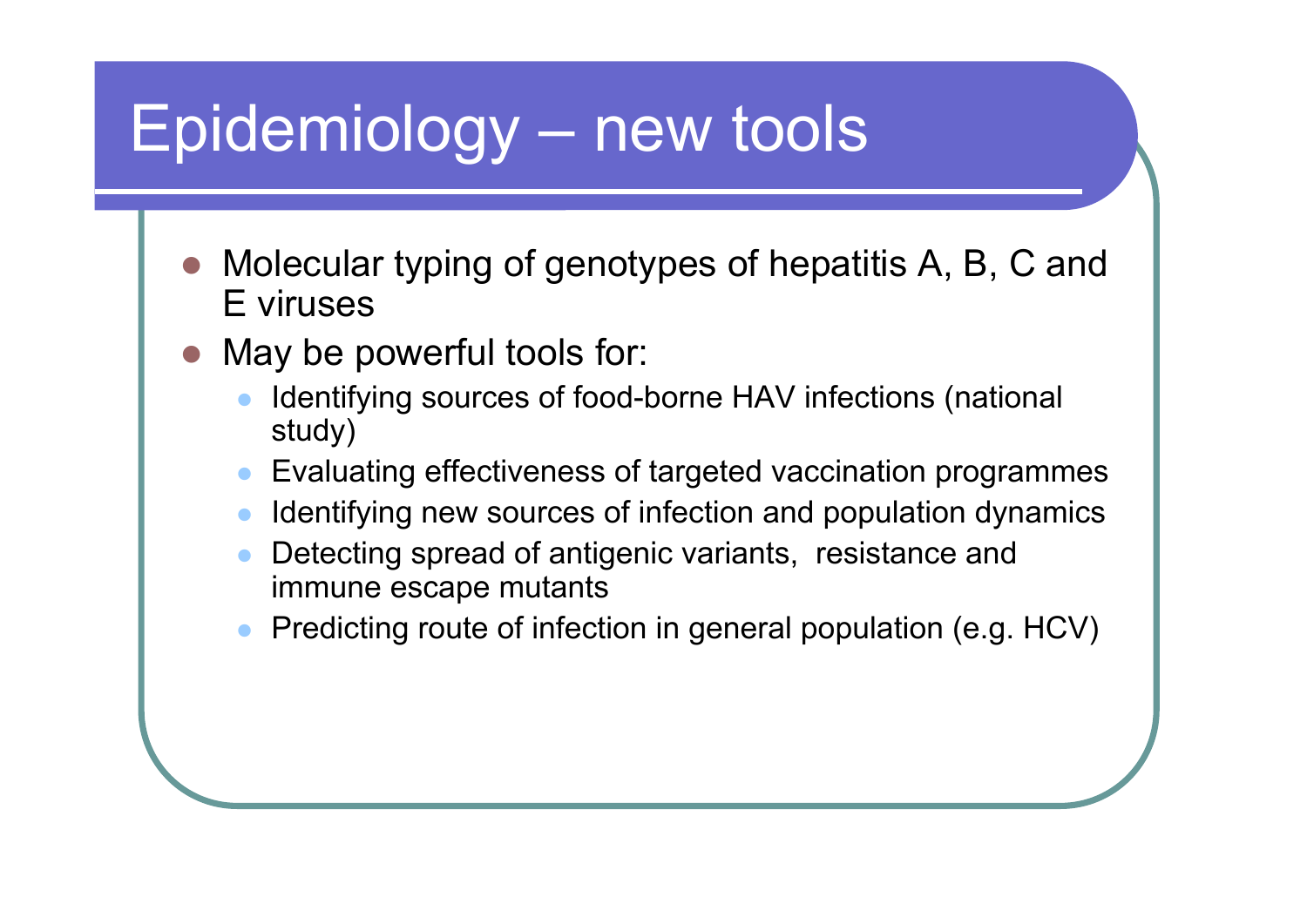# Epidemiology - migrants

- Of the Netherlands' 16 million population 10% are first generation migrants and 10% second generation migrants
- Most migrants come from countries with historically intermediate prevalence rates of hepatitis B and C (Turkey, Suriname, Morocco, Indonesia)
- Migrants were under-represented in the previous (Pienter) seroprevalence study, but that factor has been corrected in the recent study
- About 60-70% of all chronic hepatitis B patients were born abroad in high-endemic countries
- In 60% of heterosexual cases, source was a partner from a region endemic for hepatitis B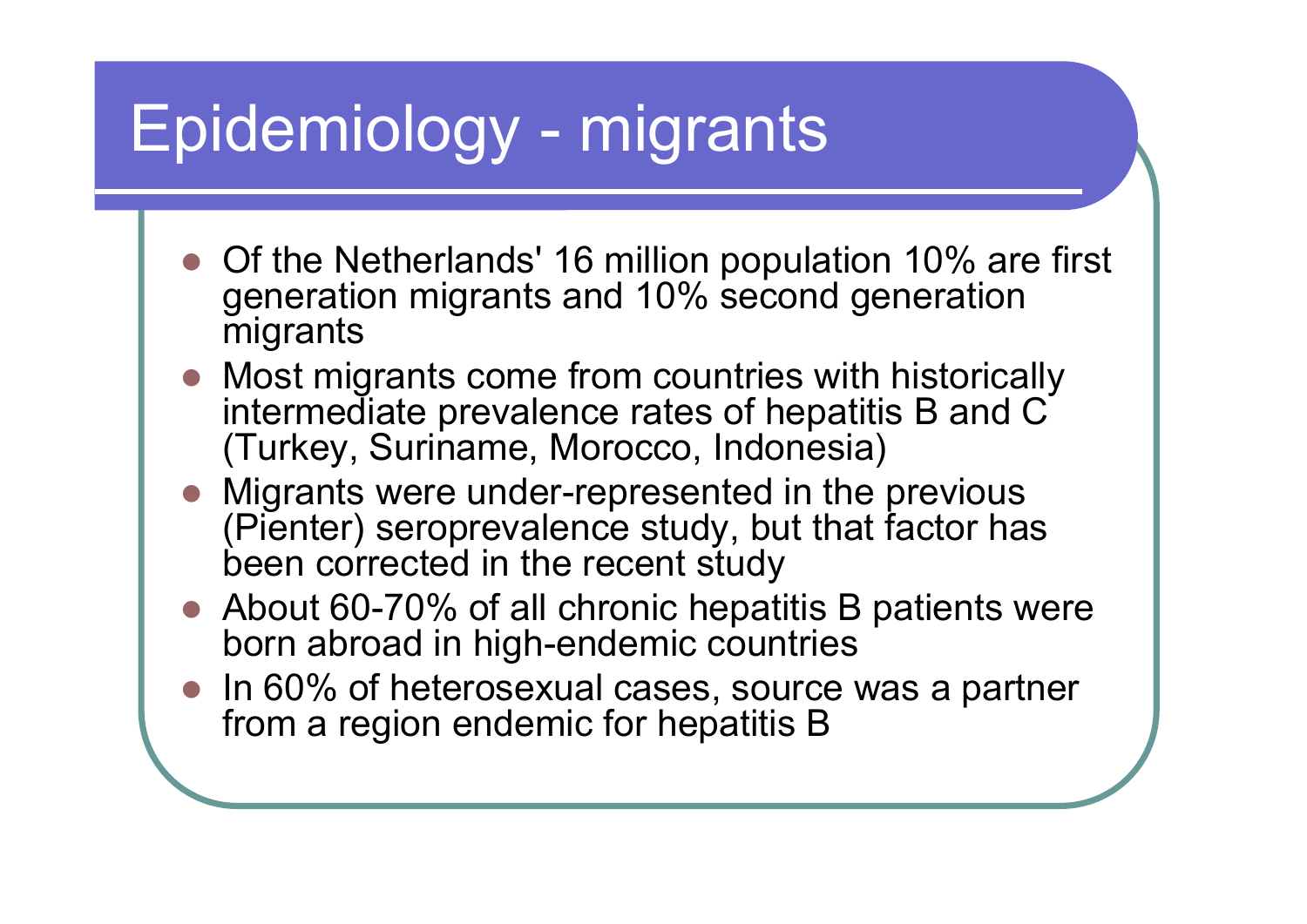# Epidemiology - migrants

- HCV prevalence rates range between 1% and 5% in the main source countries (Turkey, Indonesia, Morocco and Egypt)
- The prevalence of HCV in first generation migrants is estimated to be 2.2%
- First generation migrants are responsible for 56% of HCV infections (besides injecting drug users and transfusion recipients)
- Residence >5 years abroad may be a risk factor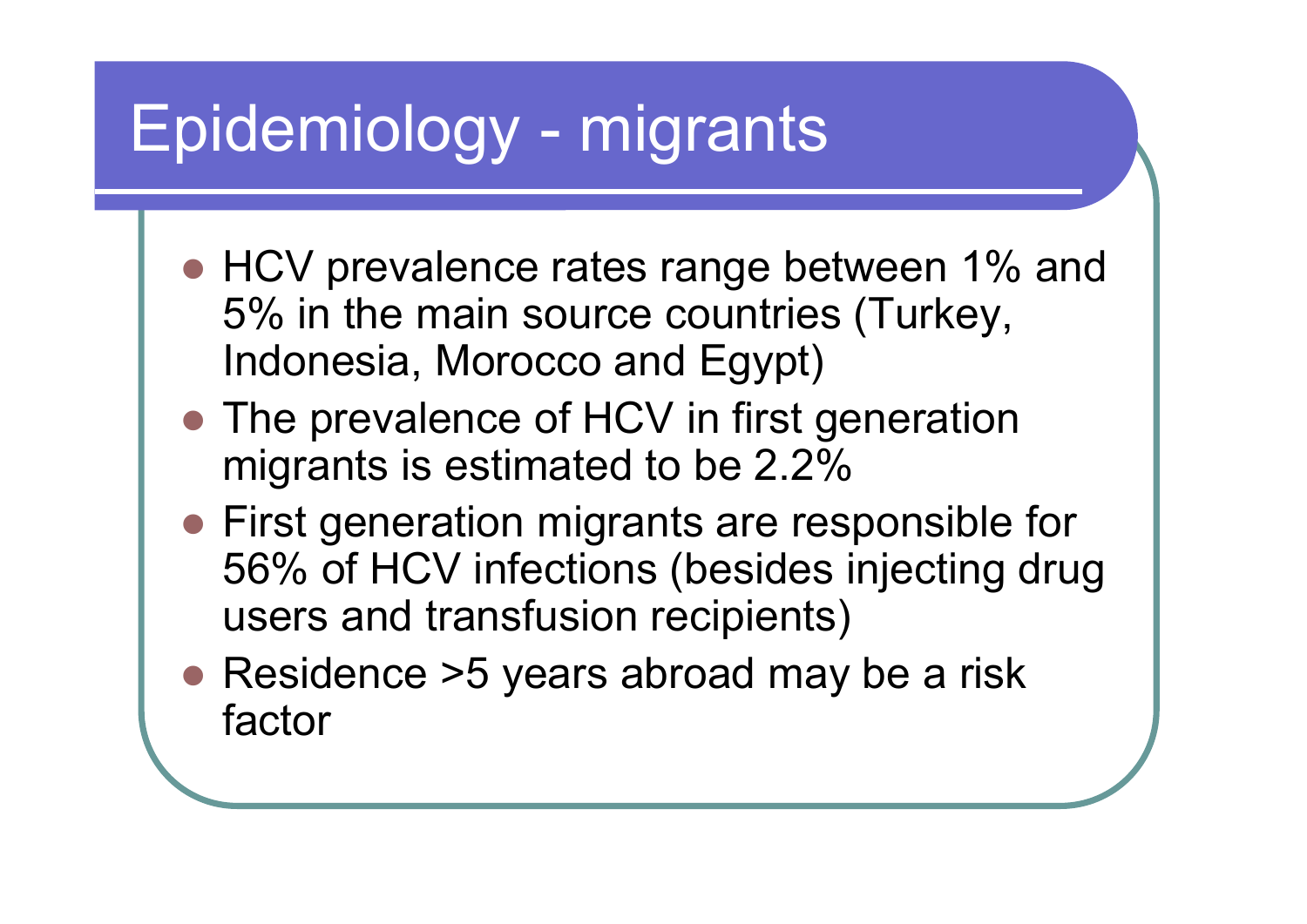### Prevention and control

- z Treatment of chronic hepatitis B is a successful public health measure, but a study predicts halving of clinical benefits if resistance not addressed
- z Guidelines for prevention of occupational HBV infections exist – with a higher threshold for exclusion of infected health-care workers than in EU policy; no guidelines for HCV-infected health-care workers, but they will now be prepared
- z Guidelines on screening of newborns for HBV have been updated to include guidance on management of HBsAg+ mothers (including monitoring and treatment with lamivudine)
- z Migrants and close contacts are a major target for screening and treatment for hepatitis B and C
- z Universal screening and/or vaccination of all new migrants against hepatitis B would be good prevention, but feasibility is an issue
- z Culturally sensitive information on all aspects of viral hepatitis needs to be provided in appropriate languages in order to support care
- z Two tailored pilot screening programmes for migrants are being designed for Turkish and Chinese migrants
	- $\bullet$  Intention to be screened found to be strongest in people firmly rooted in their ethnic group, who have high regard for Dutch health services and who are self-confident, but negatively linked with associations of hepatitis B with sexuality and sexual behaviour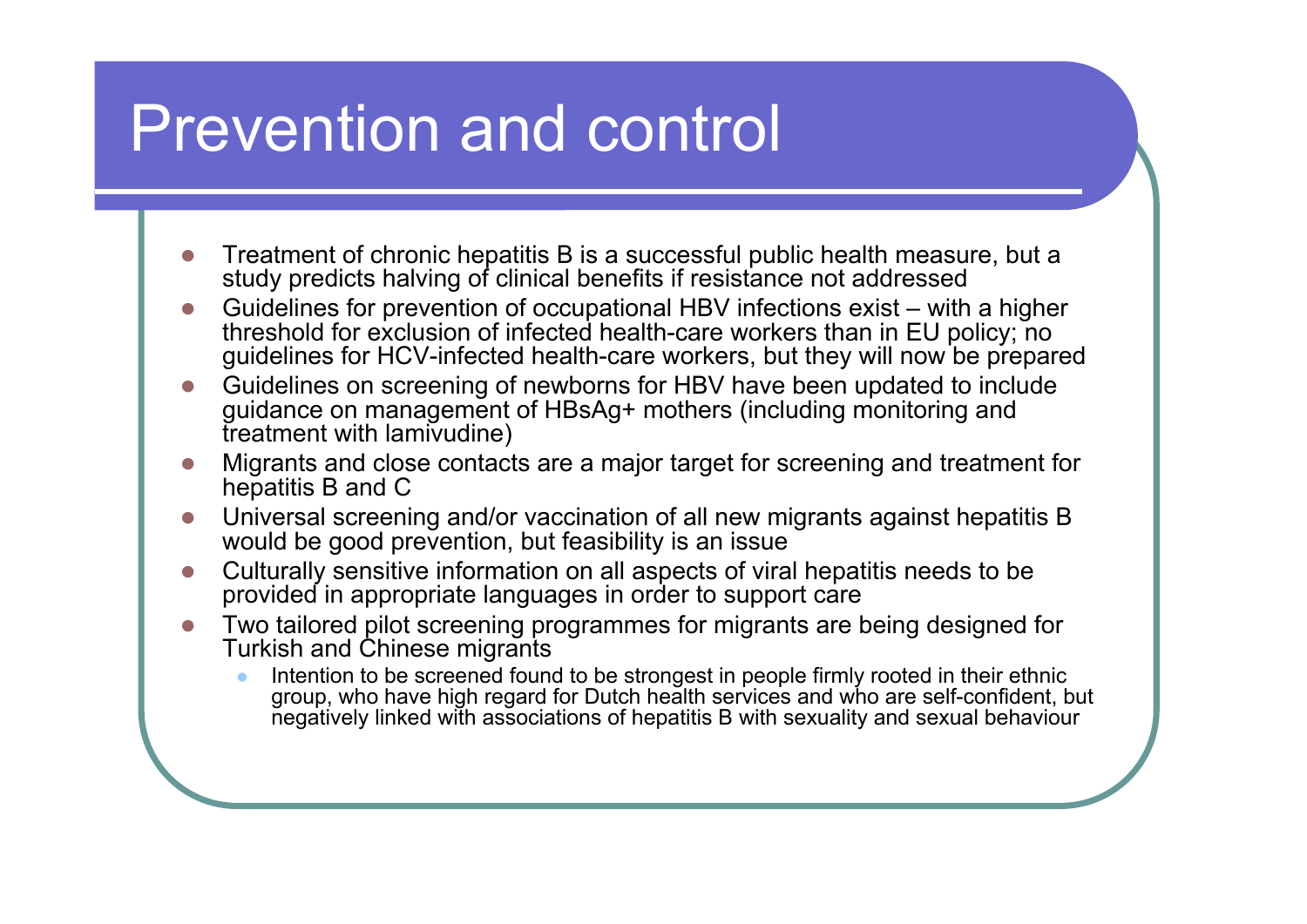# Vaccination programmes

- z New vaccines being introduced in many European countries; introduction of HB vaccine was model for that of other, new vaccines
- z WHO, European Parliament and British Medical Association call for universal immunization of infants against hepatitis B; targeted programmes are "supplementary"
- zWHO in disagreement with Dutch policy
- O Universal immunization showing good results in implementing countries (e.g. Italy)
- z In the Netherlands:
	- $\bullet$ high rates of coverage of HBsAg-positive mothers
	- $\bullet$ effective perinatal transmission prevention programme
	- $\bullet$  good coverage of infants of immigrants (leading to the conclusion that it is "not difficult to reach target groups"); impact difficult to assess
	- $\bullet$ transmission stopped in injecting drug users, but not due to HB vaccine programme
	- $\bullet$ • 7% of MSM vaccinated (but could be much higher in subgroups); those with risk behaviours more vaccinated? Impact difficult to assess, but number of hepatitis B virus infections decreasing; focus on MSM "not very effective"
	- $\bullet$ risk-group programmes said to be cost-effective (but subject of debate), stigmatizing?
	- $\bullet$ effect of financial crisis, given commitment to human papillomavirus vaccine?
	- $\bullet$  vaccine free for MSM not heterosexuals (despite proportion of transmission by "heterosexual" and "unknown" being >50%)
	- $\bullet$  strong arguments marshalled for universal vaccination programme, vigorous defence of exclusive vaccination of risk groups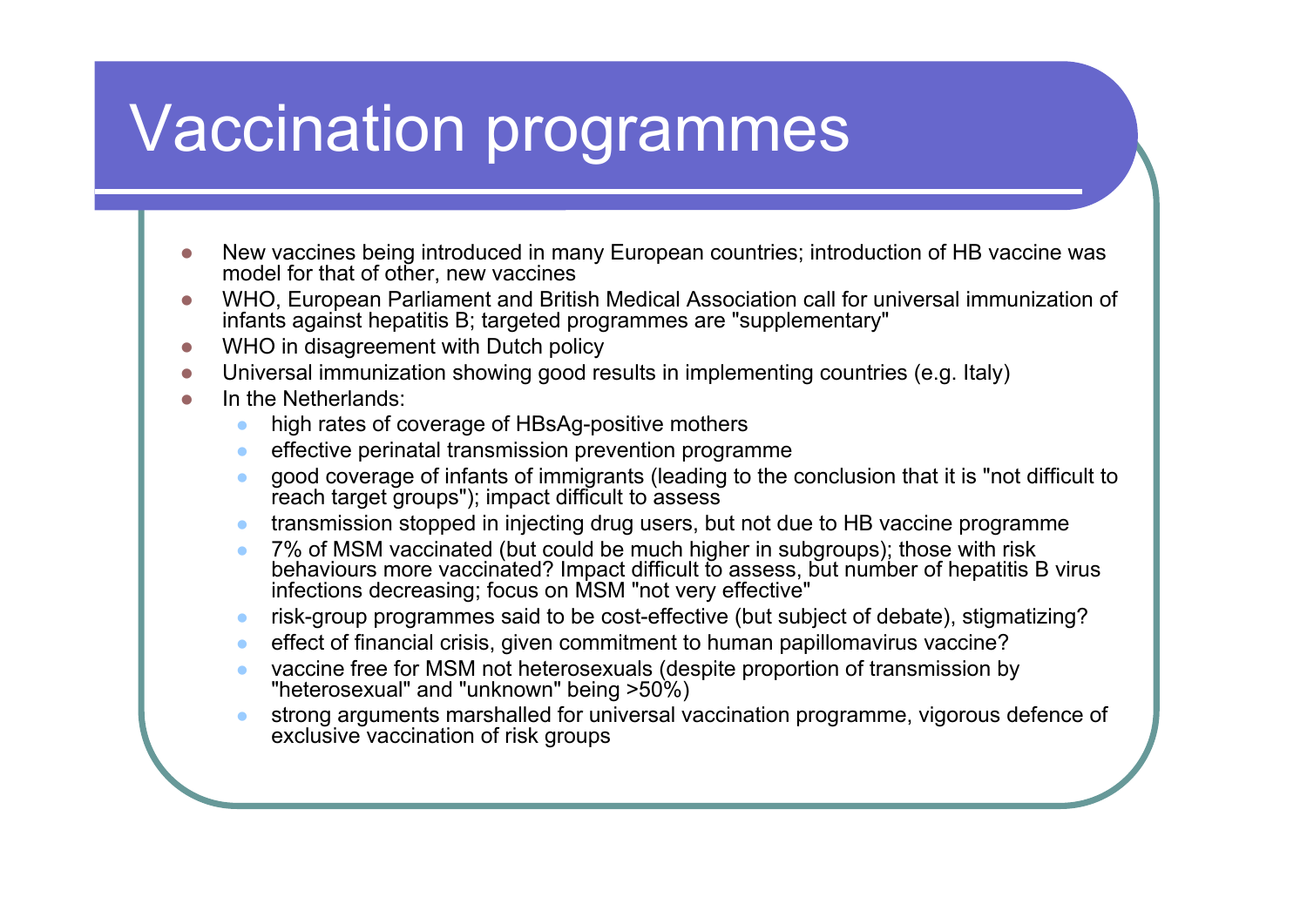### Future – needs/developments

- **z** Need for integrated approach
- **z** Need to monitor programmes and spread of antiviral resistance
- **z**  Molecular typing, including surveillance of antiviral resistance, access to treatment and behaviour, new phylogenetic methods
- zConsider incentives for reporting data
- zNeed to detect and monitor chronic hepatitis B and C patients
- z Full economic burden of hepatitis B (including treatment and management of chronic liver disease and cirrhosis) needs to be established
- z Annual screening for HCV of health-care workers performing exposure-prone procedures
- z Economic, up-to-date analysis for different vaccination approaches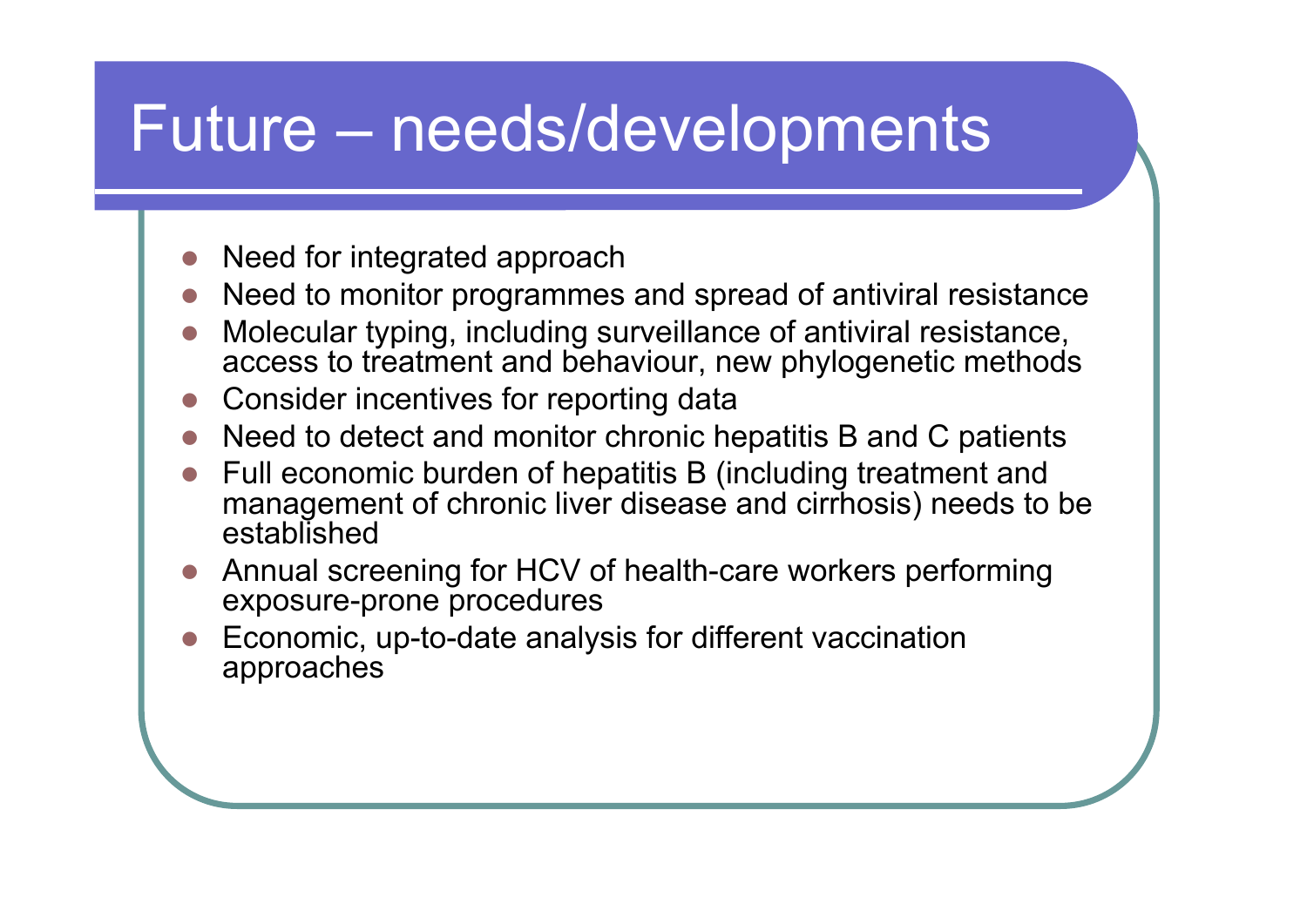### Lessons learnt

zEthical issues can be resolved, e.g. issues such as:

- $\bullet$ "positive discrimination" in favour of migrants
- $\bullet$ insurance and HBsAg-positivity
- $\bullet$ access to treatment
- z Think big – at European Union/Region level (for support and joint programmes)
	- ze.g. EuroSIDA (HCV/HIV), European Study Group for Viral Hepatitis
	- $\bullet$ Management of HCV-infected health-care personnel
	- $\bullet$ European Immunization Week
- z Current immunization programme validated by assessment criteria and retains public confidence (high coverage rates)
- z Existing interventions offer opportunities for added interventions and data collection
- zNew public health law will strengthen data and evidence base
- z Guideline on prevention of iatrogenic hepatitis B has power of law; guideline for HBsAg+ pregnant women resulted in more HBV+ women seeing a specialist
- z Share methods to achieve high coverage of infants of HBsAg+ mothers and immigrants with other countries
- zDedicated person overseeing immunization of infants of HBsAg+ mothers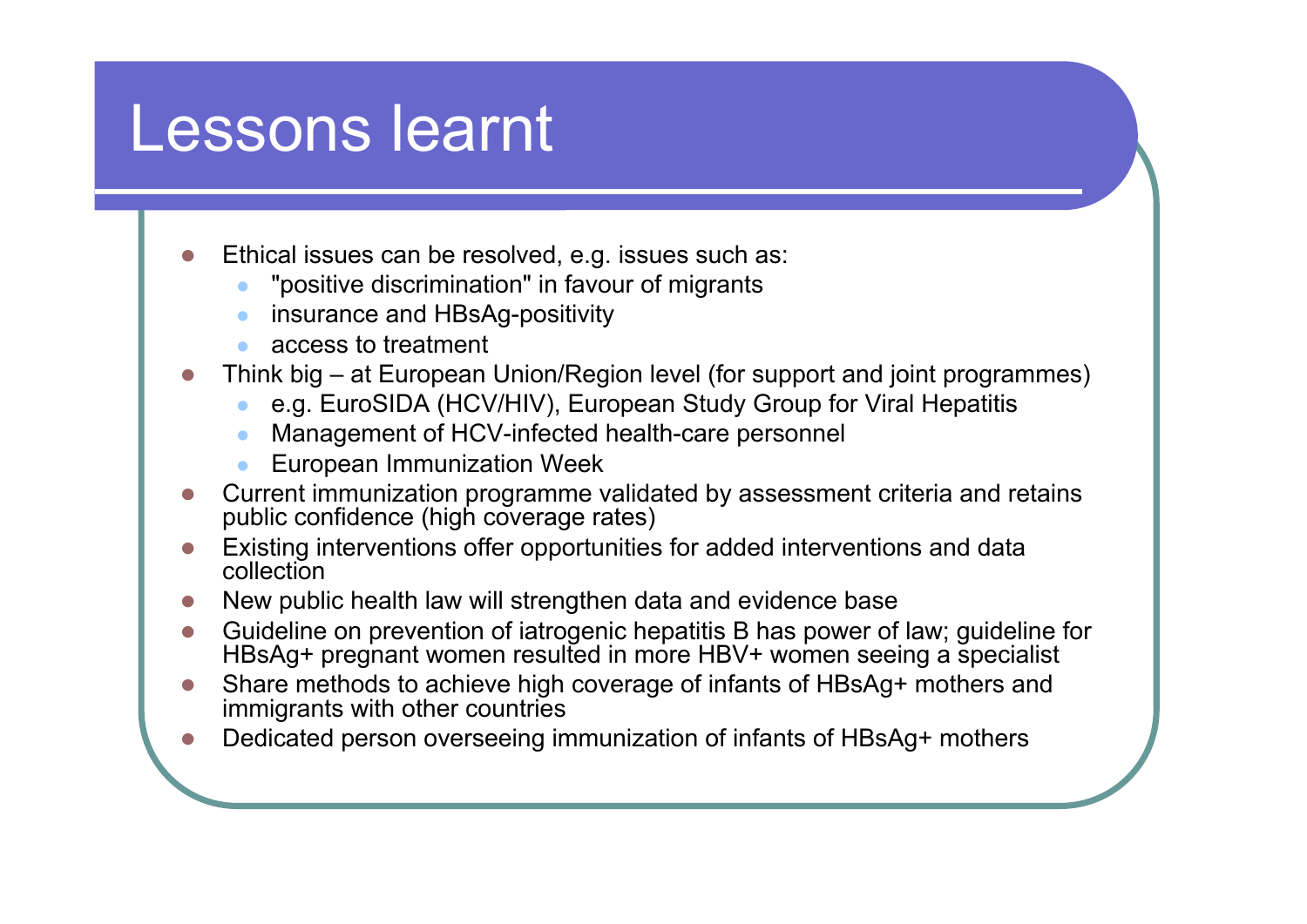### Lessons learnt

- zImpact of prevention not easily measured in target groups
- zImpressive declines reported for universal programmes, e.g.Taiwan, Italy
- z Powerful new surveillance tools (e.g. molecular epidemiology and modelling), but too early to produce answers to questions about evaluating vaccine programmes
- **z**  Behaviours can change/be changed (e.g. move from injecting drugs) but not all: unsafe sex in travellers and (high (increasing) levels) in HIVpositive men who have sex with men
- z Continuing need for advocacy (themes: hepatitis B and C "silent killers"; chronic diseases: interventions will need 30-50 years to prove full effects; hepatitis B vaccine is an anticancer vaccine)
- z Need for better screening for, monitoring of, and treatment of chronic HBV infection
- zScreening annually for acute HCV advised in some risk groups
- z Good treatments available (including combination therapy in HIV/HBV patients); early treatment valuable (tertiary prevention); but liver toxicity and concerns about resistance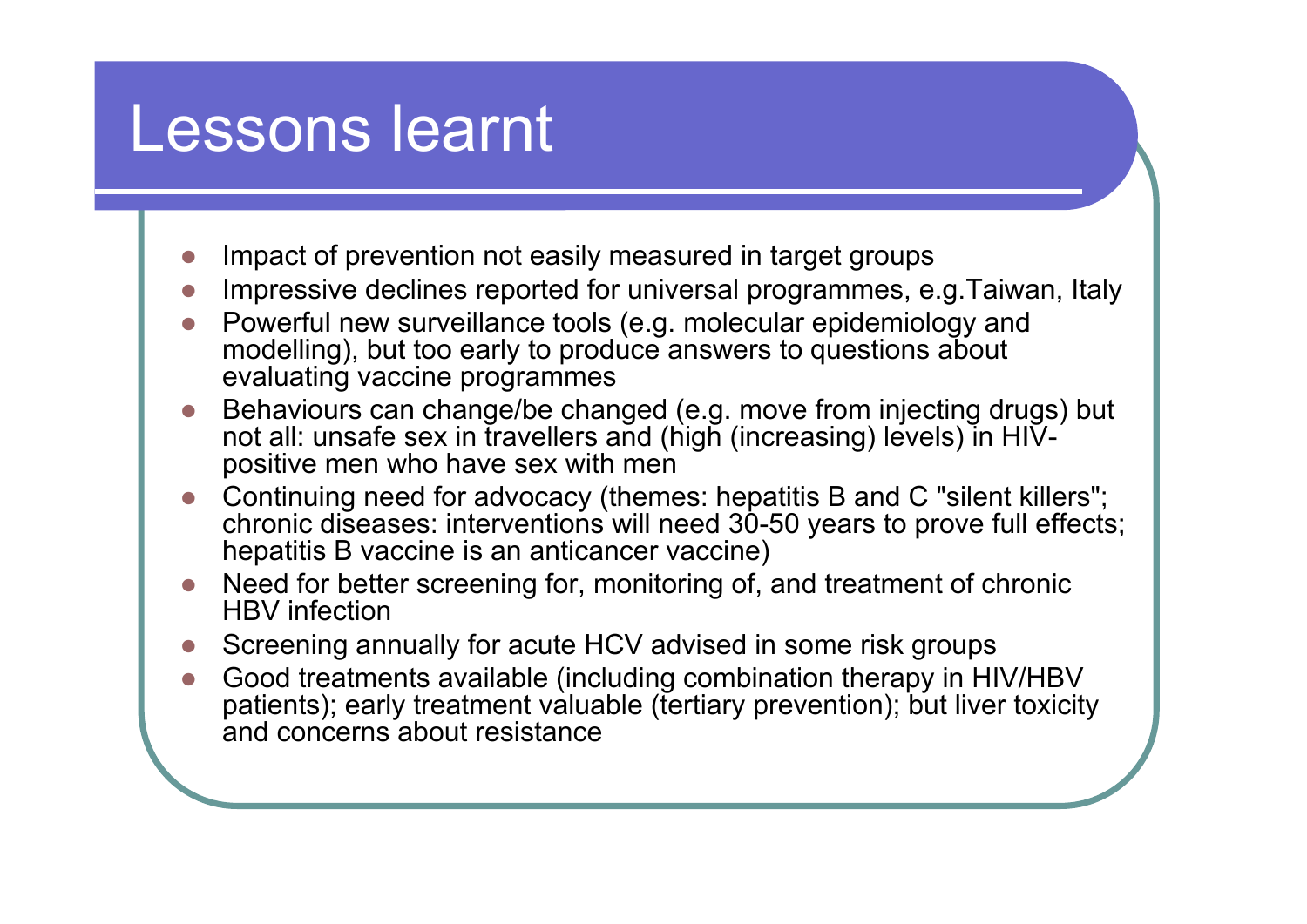### Lessons learnt

- z Good information essential; still need to overcome barriers of ignorance (general practitioners, general population) and prejudice, but anti-vaccine messages seem to be weakening
- z Needle-capping *still* a risk factor for occupational infections; inexperienced staff involved; some personnel unimmunized – programmes being introduced to raise awareness
- z The alternative to increasing the number and complexity of targeted programmes is universal vaccination
- zTargeted programmes do not reach all those at risk
- z In low-endemic countries without universal HB vaccine programme travel and immigration increasing prevalence of chronic infections and risk of HBV infection
- z Ireland introduced HB vaccine also on health economic grounds; Italian data show large savings
- **z** "All countries can be turned into low-endemic areas"
- z• Netherlands has a very strong infant immunization programme and wants to protect it; evidence from other countries shows that introduction of new vaccine does not undermine, indeed can increase coverage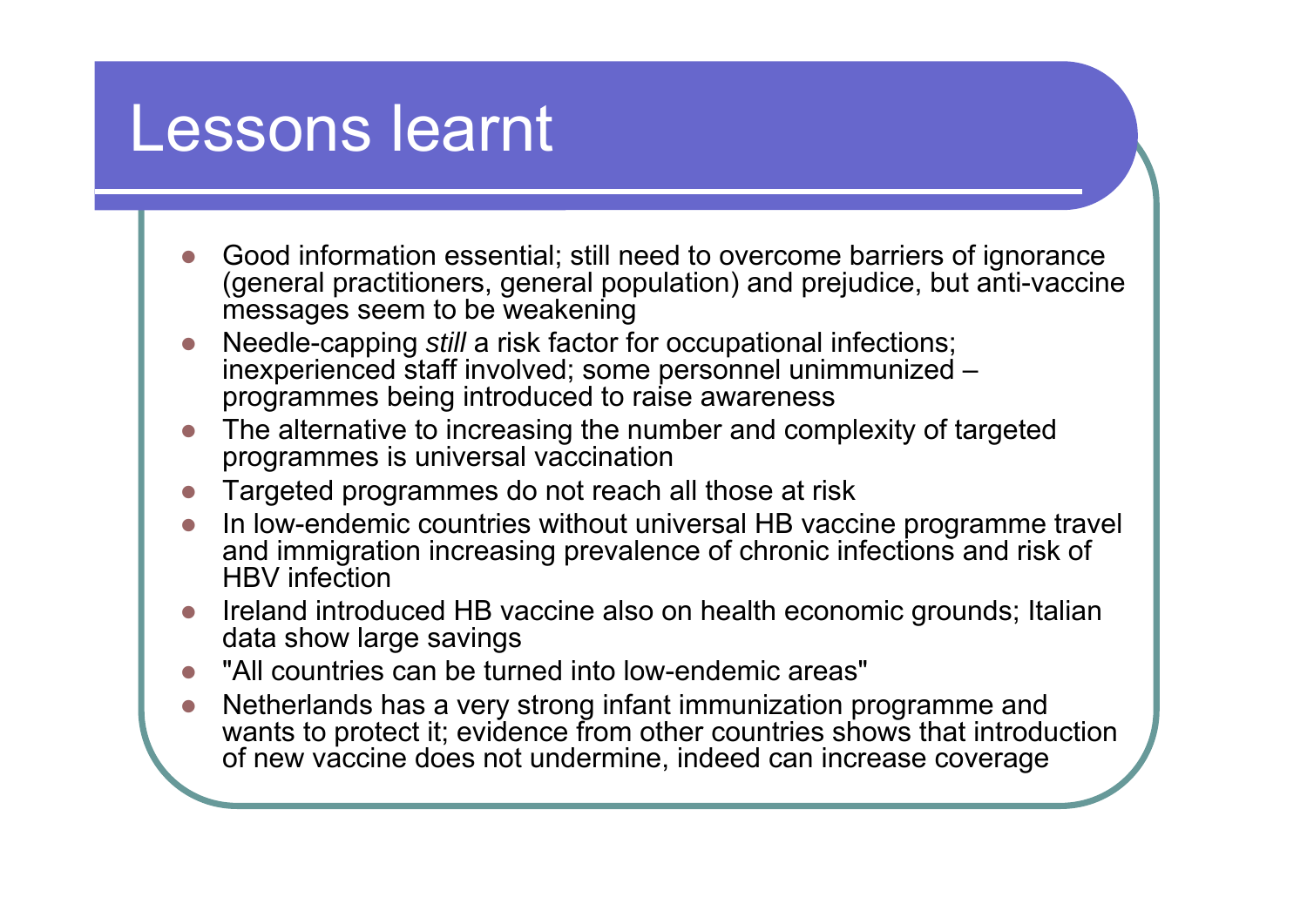# **Challenges**

- **z**  What is "burden" of disease? – it depends on individual, country, region…
- zDiscrepant data (coverage rates, national variations)
- z Gaps in reporting/data on which different policy decisions about universal vaccination are made in low endemic countries
- **z**  Data on and protection of health-care workers not seen as a high priority
- Cost effectiveness vs affordability
- z• Outreach to groups at risk; more than 30% of people with acute hepatitis B have no identifiable risk factors and would be missed by risk-group approach
- **z**  Questions about success of prevention programmes and behavioural change; changes in practices; consequences of HIV becoming a chronic and manageable disease